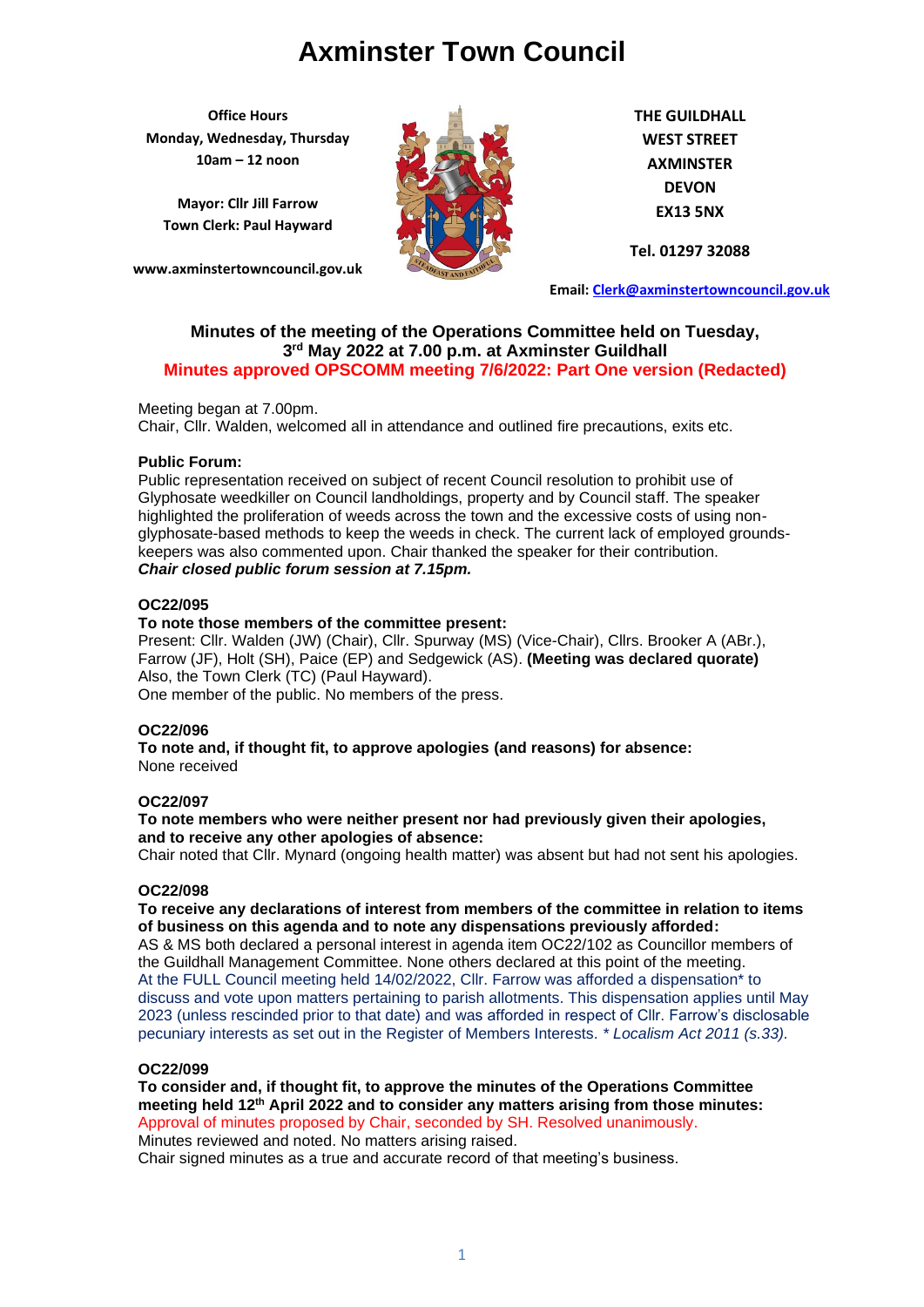**Office Hours Monday, Wednesday, Thursday 10am – 12 noon**

**Mayor: Cllr Jill Farrow Town Clerk: Paul Hayward**

**www.axminstertowncouncil.gov.uk**



**THE GUILDHALL WEST STREET AXMINSTER DEVON EX13 5NX**

**Tel. 01297 32088**

**Email: [Clerk@axminstertowncouncil.gov.uk](file://///axm-svr-1/company/Templates/Clerk@axminstertowncouncil.gov.uk)**

### **OC22/100**

**TEL: 01297 32088** experienced in the execution of previously resolved upon proposals and recommendations. **To consider any matters arising (not included within this agenda as business to be attended to) from the meeting of the 12th April and to receive progress report from Clerk:** Clerk provided the Chair, and members of the committee, with a verbal report highlighting actions from previous meetings and updates on project/works completions and any delays being

### **OC22/101**

**To consider any matters listed on this agenda that Councillors consider should be dealt with as confidential business as per the provisions of The Public Bodies (Admissions to meetings) Act 1960:**

None proposed other than those already listed as being discussed in Part TWO session on the published agenda.

## **Committee business to be considered:**

### **OC22/102**

**To consider matters pertaining to the Axminster Guildhall building and curtilage:**

All business to be considered relating to the Guildhall was deemed confidential in light of the nature of that business (financial quotes, legal matters and 3<sup>rd</sup> party interests). See OC22/113 below – four business items to be considered in Part Two.

## **OC22/103**

## **To consider matters pertaining to the Old Courthouse (OCH) complex:**

i) To consider proposal that 3rd party gardening contract be extended throughout the summer for an initial two hours per week to maintain and improve the garden amenity for residents and visitors. Costs were confirmed as £50pw. for the summer growing season. This was proposed by SH, seconded by JF. Resolved unanimously.

Members expressed their thanks to the  $3<sup>rd</sup>$  party contractor for the work already undertaken in the OCH garden as per previous resolution.

Three other items of business to be considered relating to the Old Courthouse was deemed confidential in light of the nature of that business (financial quotes, legal matters and  $3<sup>rd</sup>$  party interests). See OC22/113 below.

## **OC22/104**

## **To consider matters pertaining to Section 106 projects ongoing:**

Following on from last meeting of the committee, and the resolutions approved thereat, the Clerk was directed to contact the EDDC S106 officer (as a matter of urgency given the spending deadlines for these funds) and push for the completion of the S106 approval report to allow for the release of the funds for the climbing wall project now agreed upon to be installed at the Jubilee Field.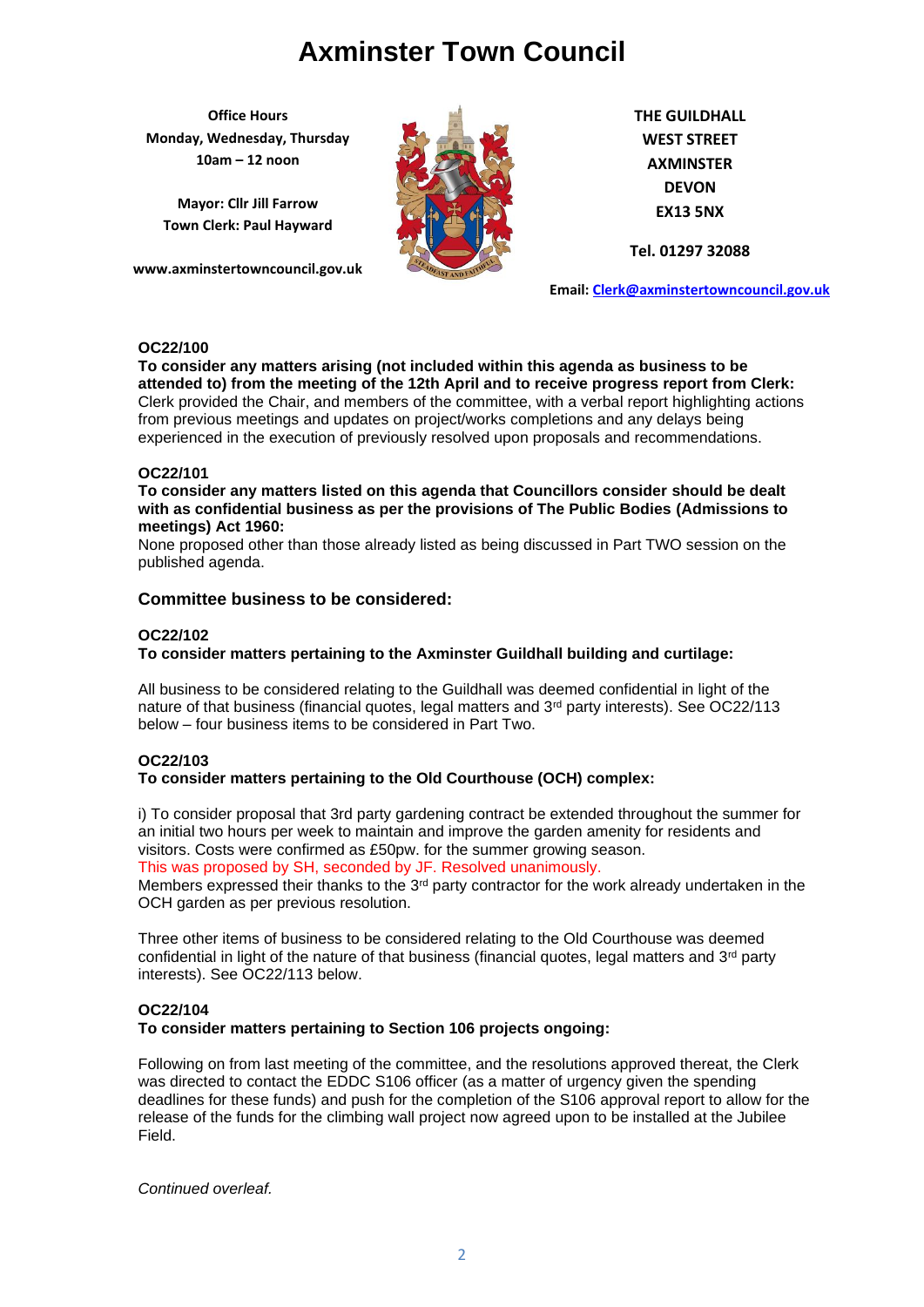**Office Hours Monday, Wednesday, Thursday 10am – 12 noon**

**Mayor: Cllr Jill Farrow Town Clerk: Paul Hayward**

**www.axminstertowncouncil.gov.uk**



**THE GUILDHALL WEST STREET AXMINSTER DEVON EX13 5NX**

**Tel. 01297 32088**

**Email: [Clerk@axminstertowncouncil.gov.uk](file://///axm-svr-1/company/Templates/Clerk@axminstertowncouncil.gov.uk)**

## **OC22/105**

**To consider matters pertaining Town Centre development and regeneration: i) Town Centre Signage project:**

a) Gateway Signage (x4) at Town entrance points.

This matter was deferred until the next meeting of the OPSCOMM to allow for additional information to be gathered in by the Clerk for members to consider. It was recognised by members that current staffing shortages at the Council were having a detrimental effect on the ability to see some of these projects through to fruition.

b) Consideration of design and style for town centre replacement finger-posts and signage. Clerk provided a brief update and confirmed that he had not heard back from the EDDC Conservation officer as to their thoughts & opinions on the design and style proposals. Clerk was asked to chase that officer and obtain a reply as quickly as was possible. Noted.

#### **OC22/106 To consider matters pertaining to the Jubilee Field open space amenity:**

i) To consider arrangements for ongoing inspection and maintenance of play equipment.

Clerk confirmed that current regular/routine/operational play area inspections were being undertaken on a paper basis and that those records would have to be maintained and kept for 21 years in accordance with operational guidelines and legislation. Clerk reminded members that a proposal was coming before FULL Council shortly to seek Council's agreement to use a proprietary asset management/play inspection software package to undertake this same recording functionality but that those records would be cloud based; reminders would also be generated if any inspections were missed. That could also apply to the inspection, maintenance and asset management of any of the Council's assets including buildings and trees (and their Risk and H&S assessments).

ii) To consider offer of tree donations from local community group as part of "Queen's Canopy" national scheme; members to consider and agree whether such a donation should be accepted. SH proposed, seconded by AS, that Council accept the offer of donated trees for the Jubilee Field Recreation Area (and elsewhere in the town if the Jubilee Field could not accommodate the entire batch). Resolved unanimously.

It was noted that the trees would have to be applied for in the next few weeks but that delivery of the trees (if grant application was successful) and their planting would not be until the Autumn. Delegated authority was afforded to SH and the Clerk to liaise with the benefactor and ask them to apply for the tree packs and to coordinate planting and maintenance volunteer events nearer the time. This matter to be re-discussed at a future OPSCOMM meeting.

The topic of conversation then turned to the grand opening of the Jubilee Field amenity area on the 2nd June at 11am. This event would enable the stone/rock/plinth to be unveiled and also anything else that had been installed by that time. The Mayor was asked to confirm her availability for the event. It was agreed that Council's social media/website channels should be used to properly publicise the event beforehand. KB offered to assist with event planning for the subsequent event on the 4<sup>th</sup> June (Saturday).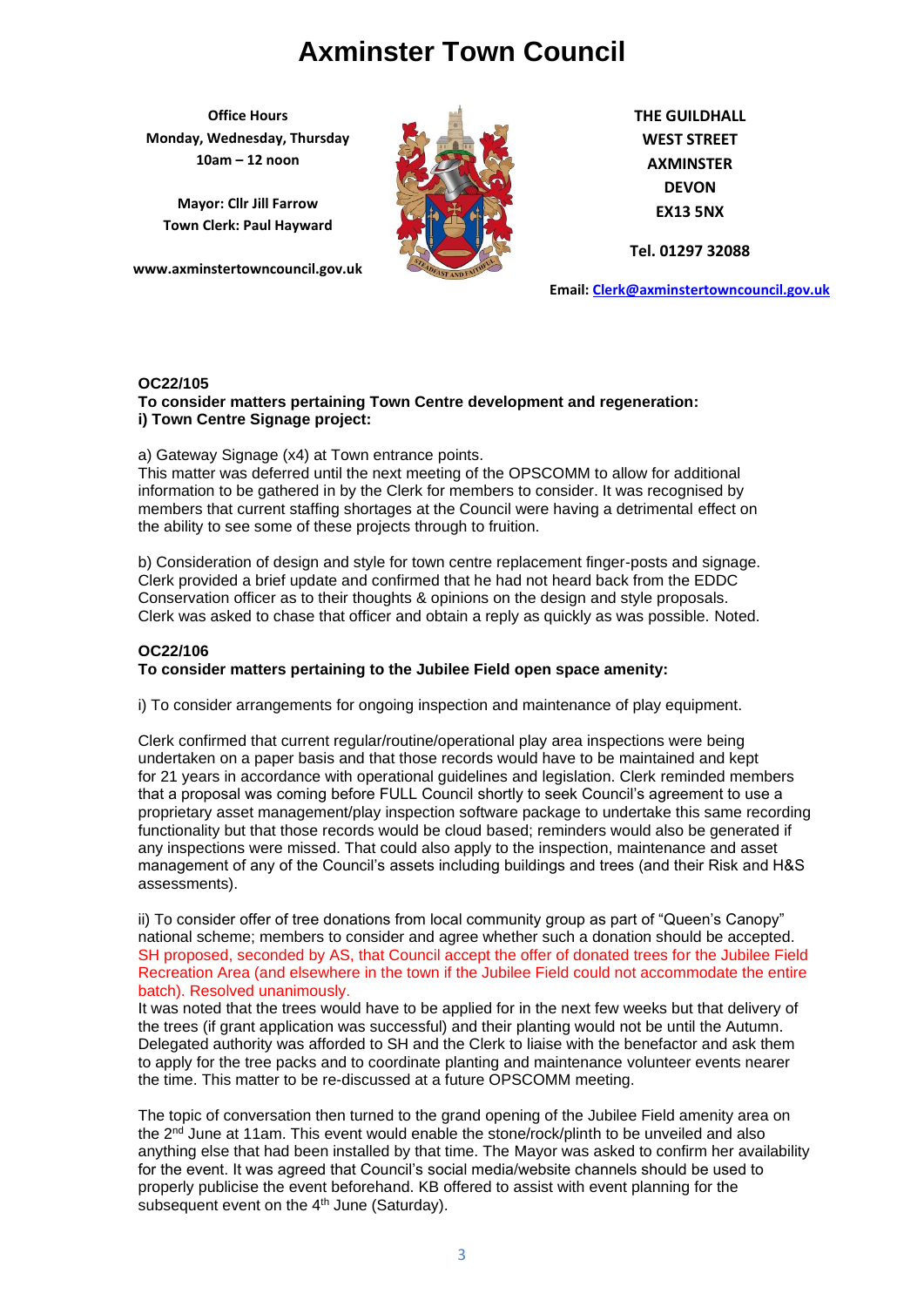**Office Hours Monday, Wednesday, Thursday 10am – 12 noon**

**Mayor: Cllr Jill Farrow Town Clerk: Paul Hayward**

**www.axminstertowncouncil.gov.uk**



**THE GUILDHALL WEST STREET AXMINSTER DEVON EX13 5NX**

**Tel. 01297 32088**

**Email: [Clerk@axminstertowncouncil.gov.uk](file://///axm-svr-1/company/Templates/Clerk@axminstertowncouncil.gov.uk)**

### **OC22/106**

## **TEL: 01297 32088 To consider matters pertaining to the Jubilee Field open space amenity (continued):**

JF asked that this matter also be added to all subsequent Council and committee meetings until the date of the Jubilee celebrations had passed. This would allow for any last minute decisions to be taken if so required. Noted.

#### **OC 22/107**

#### **To consider matters pertaining to the Town Cemetery:**

i) To consider suggestion that the redundant tap (and drain) at the Cemetery entrance be capped off on safety grounds.

It was proposed by Chair, seconded by EP, that the redundant tap be removed, the supply capped and the adjacent drain checked for flow and – if no longer required – filled. Resolved unanimously. Clerk: please action accordingly.

ii) To consider request from funeral directors for vehicle access improvements adjacent to Z section.

iii) To consider suggestion that the eastern section of the "future" cemetery field be repurposed with appropriate hard-standing etc to enable storage of waste, amenity and materials away from the former "bonfire field" and to consider the future use of that latter area for future interments. Chair proposed that both of these items be considered at the same time as intrinsically connected.

Members received a report from the Clerk outlining recent requests from local funeral directors in this regard but also suggestions from our cemetery groundskeeper as to logistical, practical and appropriate measures to improve the cemetery amenity for all users.

JF proposed that this matter be deferred until the Council was fully staffed and proper research could be undertaken and quotes obtained as per Financial Regulations. SH seconded. Resolved. The principle of the improvements was supported subject to the further research proposed. It was

also felt that the extended works proposal (option 2) was preferable as this provided a longer term solution to the issues faced at the cemetery and would be economically preferable and more beneficial. MS suggested that Clerk liaise with Admin. Assistant to review the site plans as he felt that something similar had been considered in the past.

JF put forward a formal proposal that Option Two proposal was supported "in principle" but that this was a project that would have to wait a short while before work could commence. Seconded MS. Resolved unanimously.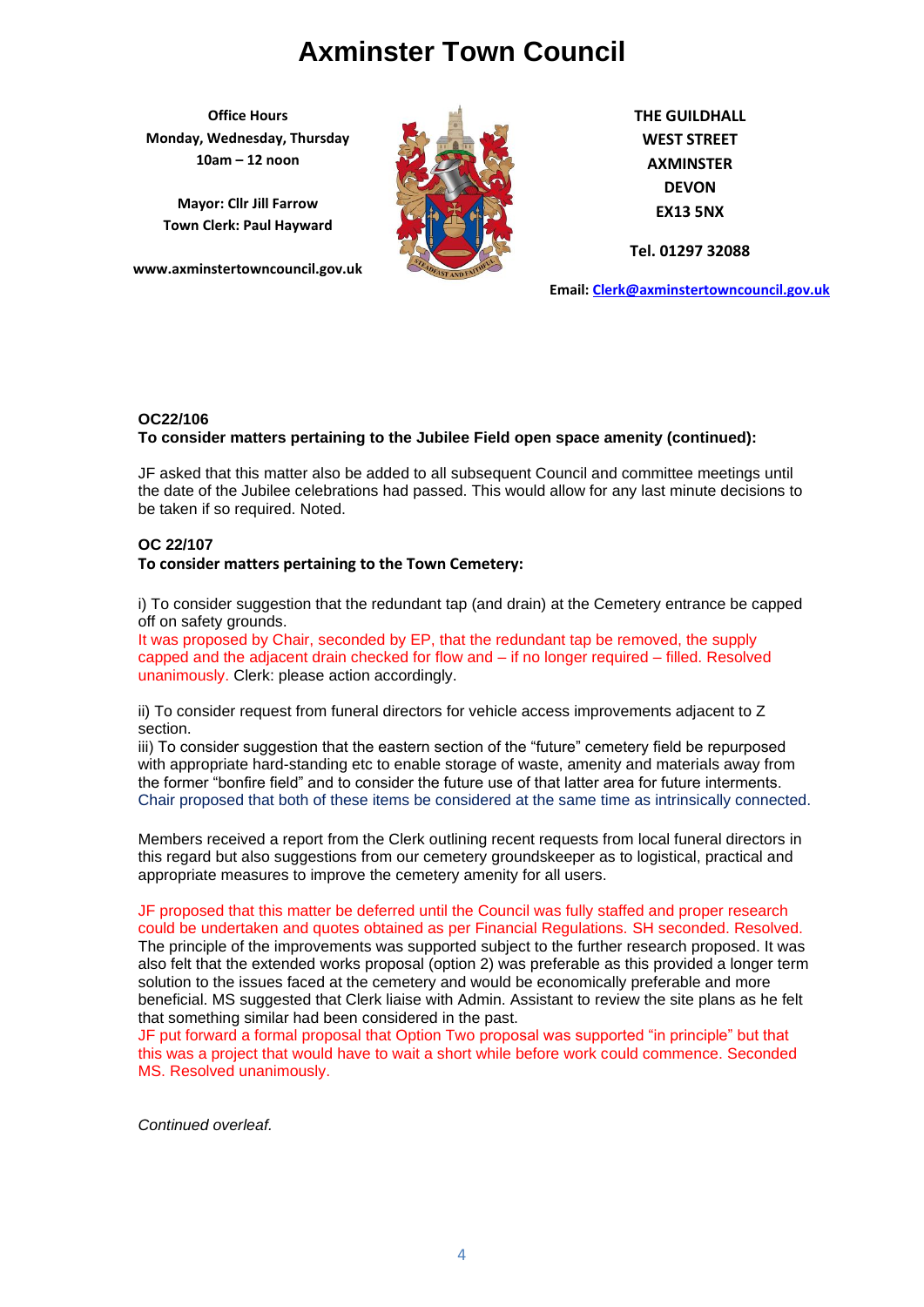**Office Hours Monday, Wednesday, Thursday 10am – 12 noon**

**Mayor: Cllr Jill Farrow Town Clerk: Paul Hayward**

**www.axminstertowncouncil.gov.uk**



**THE GUILDHALL WEST STREET AXMINSTER DEVON EX13 5NX**

**Tel. 01297 32088**

**Email: [Clerk@axminstertowncouncil.gov.uk](file://///axm-svr-1/company/Templates/Clerk@axminstertowncouncil.gov.uk)**

## **OC22/108**

## **To consider matters pertaining to the Town Allotments:**

**TEL: 01297 32088** i) To consider update on progress with proposed North Street extension project. Clerk advised that contact had been made with the landowner of the middle section and that communications were continuing. Clerk was asked to keep members abreast of developments in this regard.

ii) To consider correspondence received from EDDC re: use of composting facilities. Clerk provided an update to members and advised that he was awaiting the return of the Admin. assistant from annual leave in order to undertake a further site visit to address this, and other related, matters on the Woodbury Lane allotment site. It was likely that letters would be required to allotments tenants who were not complying with their agreed terms and conditions of tenancy.

## **OC22/109**

### **To consider matters pertaining to Health and Safety / H&S Sub-Committee:**

Chair thanked Clerk for completing the H&S assessments against the backdrop of a heavy workload. It would not fall to the H&S Working Party to review the reports and come together to propose actions and measures (in conjunction with the retained H&S consultant) to bring all such H&S compliance and inspection processes up to date. This was a role for the (yet to be employed) Council Administrator to take on board once recruited although the Clerk would naturally take an overview so that members could be assured that all necessary work was being completed in this regard.

## **OC22/110**

## **To consider proposals for new/improved/replacement amenities in the parish:**

i) To consider proposal that one of the Council's recently acquired "Welcome Back" benches be installed within the 'mural' alcove on Belle Vue walkway (with the agreement of Tesco Stores PLC) and that the Council undertake some minor foliage trimming and clearance to enable said installation.

It was proposed by Chair, seconded by AS, that the installation proceed as a matter of urgency and that the alcove "mural" be cleaned at the same time as the foliage was cut back. Furthermore, a plaque to be purchased and installed upon the bench to provide details of ownership and provenance ie. Supplied by the Town Council.

Resolved unanimously. Clerk: Please note and action accordingly having first obtained agreement in writing from the Tesco Store Manager. Please also liaise with that manager to discuss longterm maintenance and cleaning of the Belle Vue walkway and steps. Noted.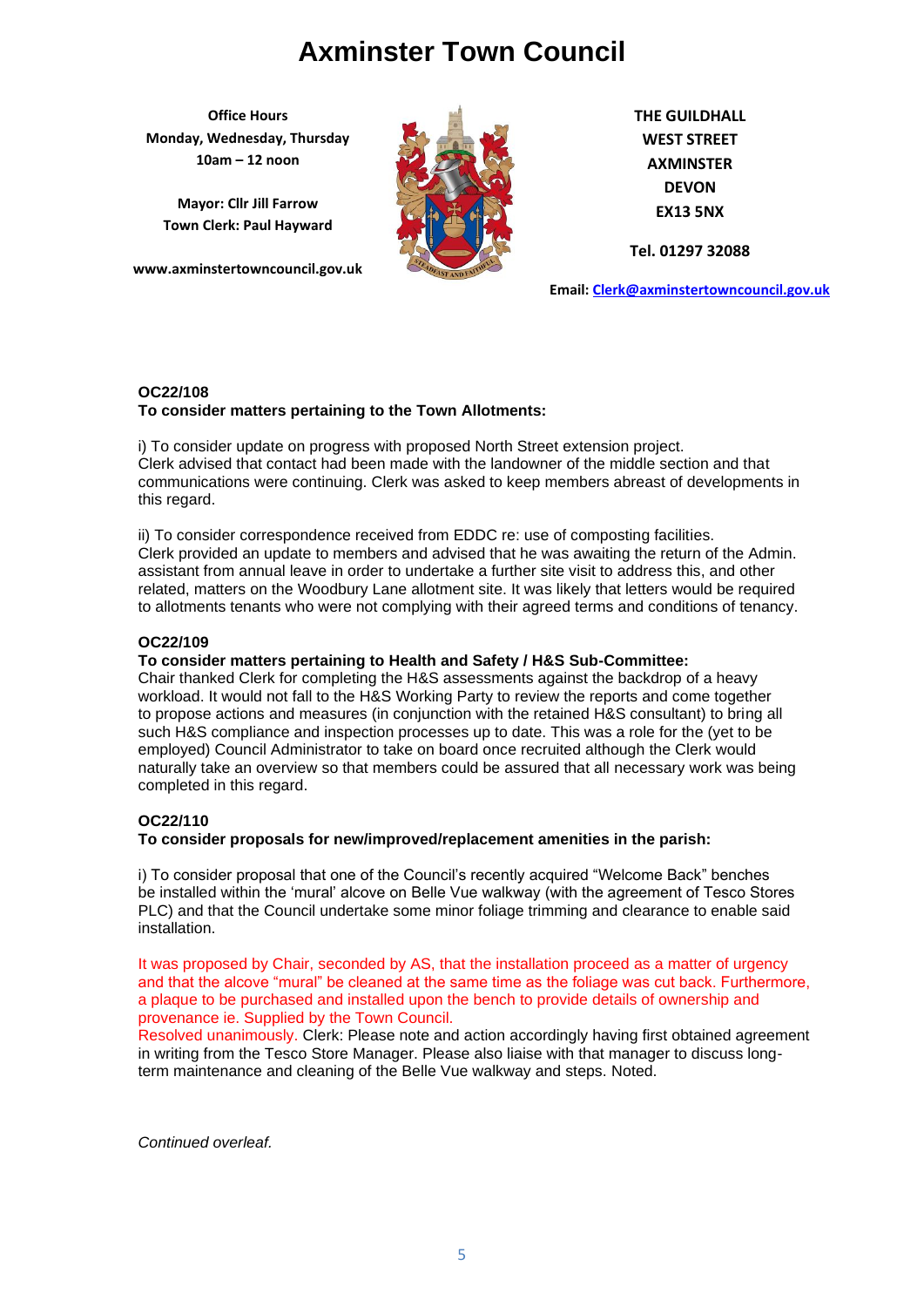**Office Hours Monday, Wednesday, Thursday 10am – 12 noon**

**Mayor: Cllr Jill Farrow Town Clerk: Paul Hayward**

**www.axminstertowncouncil.gov.uk**



**THE GUILDHALL WEST STREET AXMINSTER DEVON EX13 5NX**

**Tel. 01297 32088**

**Email: [Clerk@axminstertowncouncil.gov.uk](file://///axm-svr-1/company/Templates/Clerk@axminstertowncouncil.gov.uk)**

## To consider proposals for new/improved/replacement amenities in the parish (continued): **OC22/110**

ii) To consider condition survey on the "cow and herdsman" sculpture on Belle Vue and to determine whether the Town Council wishes to work with partners in this regard.

Chair offered to talk with a former Councillor (who was acquainted with the artist who designed, created and installed the original artwork) to ascertain if it could be successfully/economically repaired. The Chair confirmed that the sculpture (and also the mural and the metal "carpet" sculpture) were the responsibility of the Town Council as they had been acquired under S106 funding for the provision of public art; certainly Tesco Stores PLC assumed no responsibility for them.

iii) To consider the feasibility, propriety, financial impact and scope of a potential grounds maintenance tender for municipal land, recreation & green open spaces across the town centre area.

It was proposed by Chair, seconded by JF, that Council supported "in principle" the creation of a town-wide grounds maintenance tender specification to ensure that open space/communal/public areas were maintained (either by the Town, District or County Councils) but that Council recognised that public perception was that those areas NOT attended to served to negatively affect the image and appeal of the town. Resolved unanimously.

Several areas of concern were highlighted and Clerk was asked to add to any future grounds maintenance tender specification but JF also recognised (as outlined above) that creation of such a project was dependent on staffing resource and ultimately on the ability of the Council to locate and fund a contractor (or staff) to carry out such maintenance. Mindful of the earlier public representation regarding weed control across the town, Chair asked that this be incorporated within any specification brief/report too. Noted.

Clerk highlighted his experiences in other parishes where similar work had been undertaken and confirmed that it did improve the local area and served to reduce resident complaints, whilst also reducing ASB and littering, graffiti, fly-tipping etc. On the other hand, it did cause some local conflict as it essentially creates a situation of "double-taxation" whereby the Town Council becomes responsible (at precept taxpayers expense) for grounds which a higher authority was already charging Council tax to maintain. This was the balance that needed to be found to satisfy all interested and affected parties. The Clerk did suggest that the Council should NOT expect any direct reimbursement from the higher authorities if such works were undertaken by the Town Council. Noted.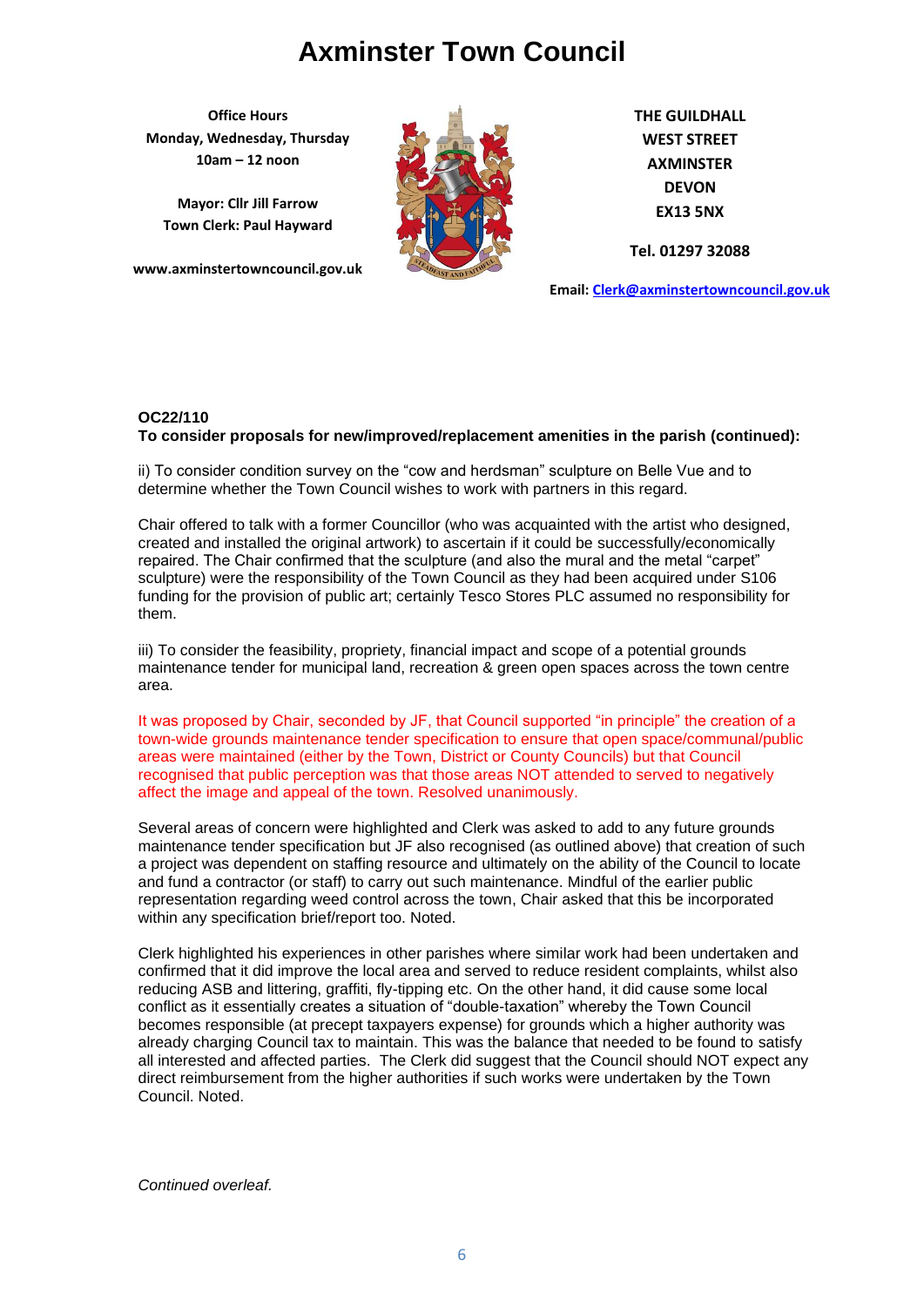**Office Hours Monday, Wednesday, Thursday 10am – 12 noon**

**Mayor: Cllr Jill Farrow Town Clerk: Paul Hayward**

**www.axminstertowncouncil.gov.uk**



**THE GUILDHALL WEST STREET AXMINSTER DEVON EX13 5NX**

**Tel. 01297 32088**

**Email: [Clerk@axminstertowncouncil.gov.uk](file://///axm-svr-1/company/Templates/Clerk@axminstertowncouncil.gov.uk)**

### **OC22/111 Chair's Announcements / Matters of Urgency to be noted:**

**TEL: 01297 32088** Committee would be the first items of business on the next committee meeting agenda in June. Clerk reminded all members that the election of the Chair and Vice-Chair of the Operations

## **OC22/112**

**Date of next scheduled meeting of the Operations Committee:** Tuesday 7<sup>th</sup> June 2022

## **OC22/113**

MS proposed that under the provisions of the Public Bodies (Admission to Meetings) Act 1960, (as amended by the Local Government Act 1972 the public, (including the press) be excluded from the meeting as publicity would be prejudicial to the public interest by reason of the confidential nature of the business to be transacted. SH seconded the proposal. Resolved.

The member of the public left the meeting. Part ONE recording was stopped and Part TWO recording commenced.

## **Part TWO Business to be considered:**

### **OC22/114 (IC)**

## **To consider quotations received for enhanced/improved CCTV equipment and image capture capabilities at the Guildhall (interior and exterior):**

After consideration of the quotes provided by the Clerk for the upgraded CCTV system, it was proposed by JF that this project be deferred until more urgent and essential works to the Guildhall could be completed. Seconded by SH. Resolved. No further action at this time.

### **OC22/115 (IC)**

**To consider quotations received for the removal and re-painting of line markings in the Guildhall car park for the purposes of improved amenity:**

3 quotes considered. JF proposed that Council proceed with quote Y for £550 plus VAT. Seconded by SH. Resolved unanimously. Clerk: Please proceed accordingly.

## **OC22/116 (IC)**

### **To consider quotations received for the clearing and cleaning of gutters at the Guildhall and the provision of window cleaning:**

2 quotes received for gutter clearance and window cleaning (initial clean and the regular ongoing). It was proposed by SH, seconded by JF, that contractor L be awarded the window cleaning contract for £200/£120 respectively and that, if they were able to complete the gutter works for £400, then that contract would be offered to them also; if not, contractor B would be chosen. Resolved unanimously. Delegated authority was afforded to Clerk to finalise arrangements.